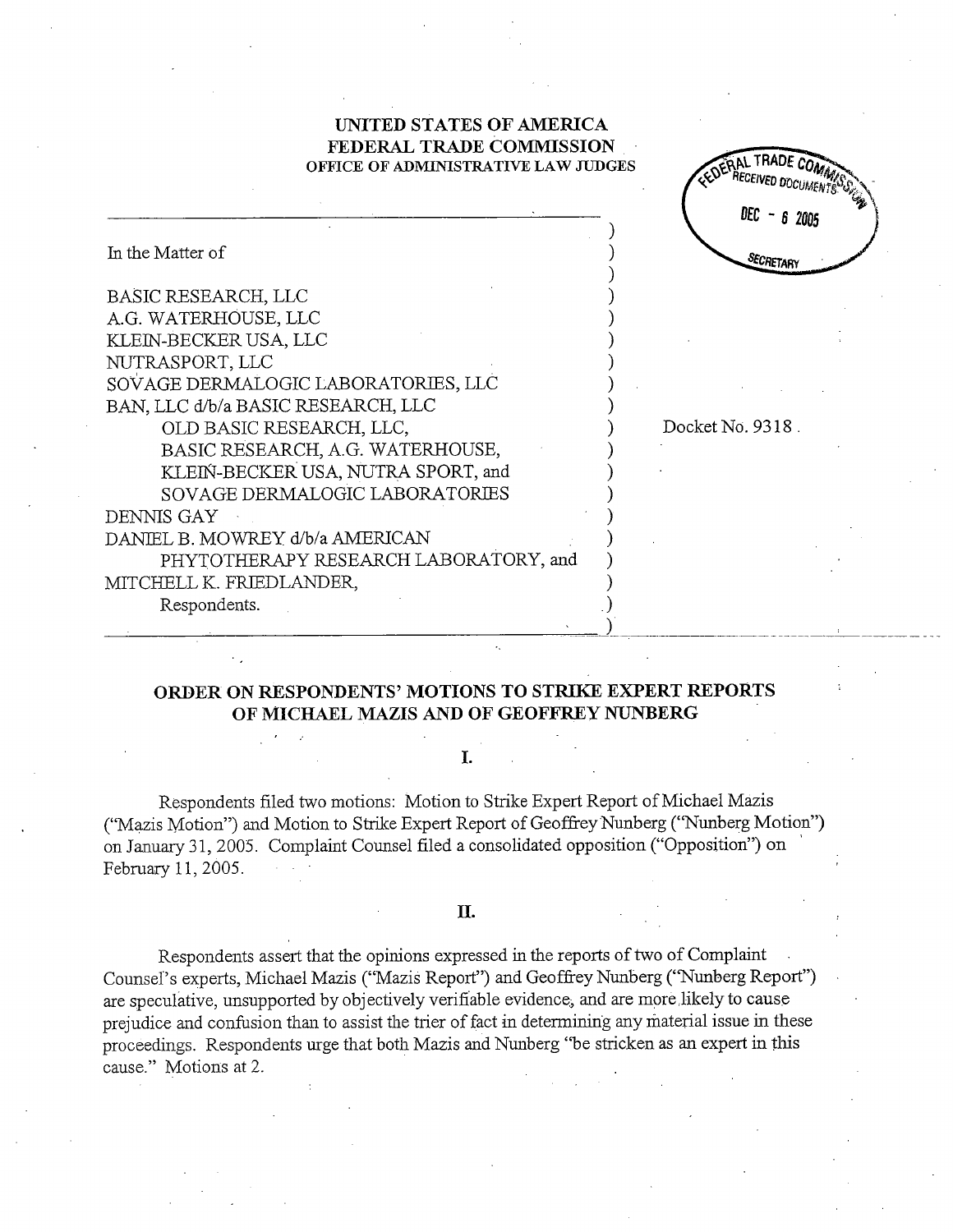Complaint Counsel asserts that the testimony and reports of Mazis and Nunberg will assist the trier of fact, are reliable and credible, and meet the standards for admissibility under the Federal Rules of Evidence, applicable court precedent, and the Commission's Rules of Practice. Opposition at 2-

Although Respondents titled their motions as "Motions to Strike Expert Report," the conclusion to each motion ends with the "request that the expert opinion [of Mazis and of Nunberg] be stricken, and that his opinion be excluded from consideration in summary decision proceedings, and to the extent necessary, at trial." Motions at 10. Thus, though not styled as a motion in limine, Respondents seek to prevent Complaint Counsel from introducing the Mazis and Nunberg Reports at trial and to preclude Mazis and Nunberg from testifying at trial.

Complaint Counsel's motion for partial summary decision was denied on the grounds that it raised genuine issues of material facts that could not be resolved without a full evidentiar hearing on the merits. In re Basic Research, 2005 FTC LEXIS 100 (June 27, 2005) (Order Denying Complaint Counsel's Motion for Partial Summary Decision). The Mazis and Nunberg Reports were not considered in reaching this determination. See Id. Accordingly, Respondents' request with respect to consideration of the expert reports in the summary decision proceedings is DENIED as moot.

Respondents' requests to exclude the Mazis and Nunberg Reports from introduction at trial and to preclude Mazis and Nunberg from testifying at trial are also DENIED, as set forth below.

## III.

#### А.

Under the Commission's Rules of Practice, evidence shall be excluded if it is "[i]rrelevant, immaterial, [or] unreliable." 16 C.F.R. § 3.43(b). "Evidence, even if relevant, may be excluded if its probative value is substantially outweighed by the danger of unfair prejudice, confusion of the issues, or if the evidence would be misleading, or by considerations of undue delay, waste of time, or needless presentation of cumulative evidence."  $16$  C.F.R. § 3.43(b).

Courts may exclude expert reports if they are unreliable. *Engebretsen v. Fairchild* Aircraft, Corp., 21 F.3d 721, 728-29 (6th Cir. 1994); Grabovac v. Allstate Ins. Co., 426 F.3d 951 (8th Cir. 2005). Courts consistently exclude reports of non-testifying experts on hearsay grounds. E.g., United States v. Visinaiz, 2005 U.S. App. LEXIS 24604, \*31 (10th Cir. 2005) (where author of report did not testify, to admit report without testimony would have been highly confusing and prejudicial since no cross examination could occur); Polythane Systems, Inc. v. Marina Ventures Int'l, Ltd., 993 F.2d 1201 (5th Cir. 1993). But where, as here, the experts are expected to testify and will be subject to cross-examination, the reliability of the statements contained in their expert reports may be assessed. See Buchwalter v. Federal Trade Commission,

 $\overline{2}$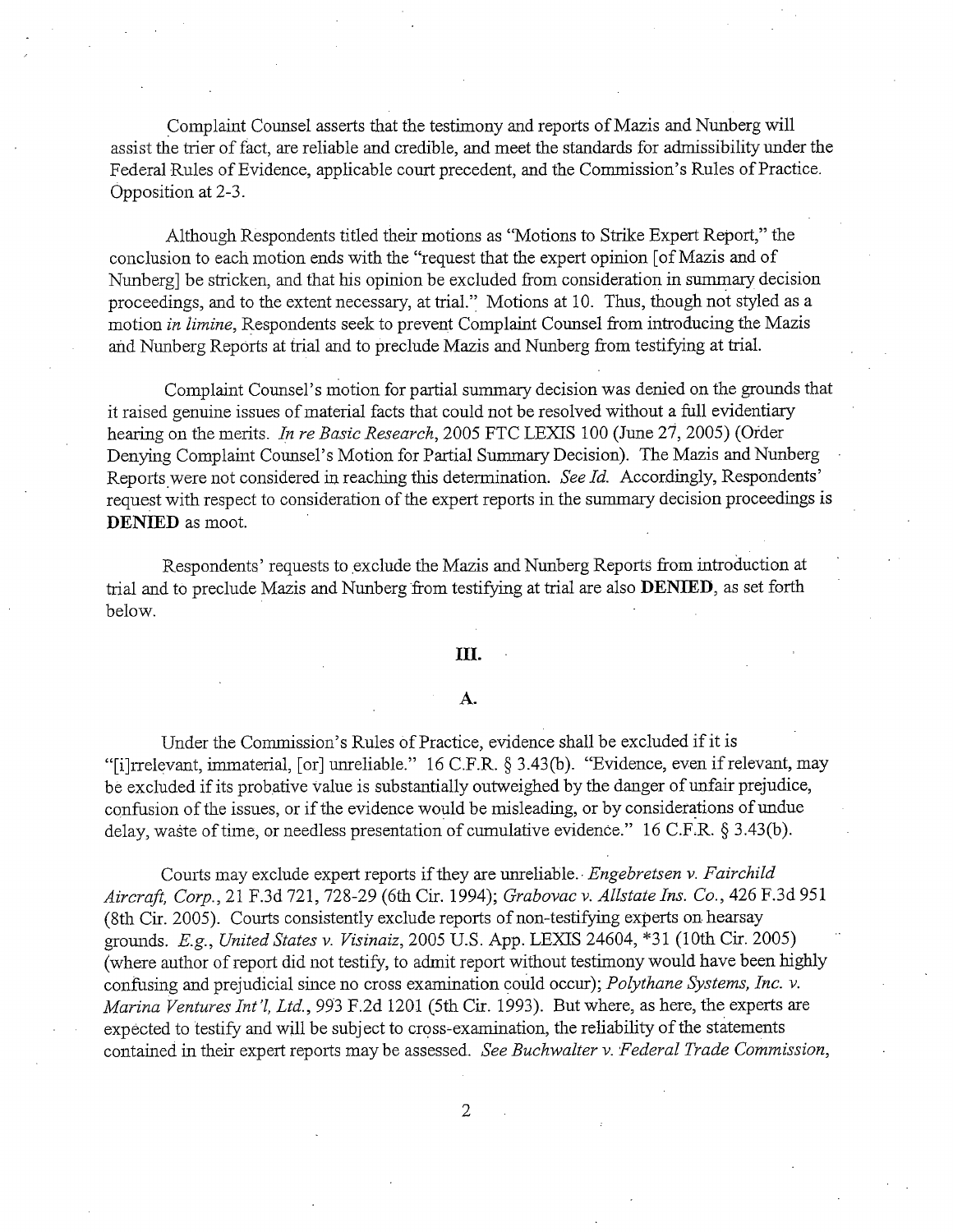235 F.2d 344 346 (2nd Cir. 1956) ("(IJt is doubtful whether test reports, when testified to by a person supervising and participating in them are hearsay."). See also United States v. Lindemann, 85 F.3d 1232, 1238 (7th Cir. 1996) ("The basis for excluding hearsay evidence is the notion that statements made while not under oath and while not subject to cross-examination are inherently unreliable."). "Vigorous cross-examination, presentation of contrary evidence, and careful instruction on the burden of proof are the traditional and appropriate means of attacking shaky but admissible evidence." Daubert v. Merrell Dow Pharmaceuticals, Inc., 509 U.S. 579, 595 (1993).

Prior to the pre-hearing conference, the parties shall meet and confer and reach an agreement with respect to admissibility of each of the documents to be offered into evidence. If there is no objection to the admssibility of expert reports, then the Mazis and Nunberg Reports will be admitted into evidence. If the parties are unable to reach an agreement, a determination will be made at trial on whether the Mazis and Nunberg Reports, if offered as trial exhibits, are uneliable and thus should be excluded. Accordigly, if Complaint Counsel offers the opinons of Mazis and Nlmberg at tral, Complaint Counsel must demonstrate the reliability of any proffered opinions. At this stage in the litigation, Respondents' motions to strike the Mazis and unreliable and thus should be excluded. Accordingly, if Complaint Counsel of Mazis and Nunberg at trial, Complaint Counsel must demonstrate the relia proffered opinions. At this stage in the litigation, Respondents' motion

# B.

Under the Commission's Rules of Practice, evidence shall be admitted if it is "[r]elevant, material, and reliable evidence." 16 C.F.R. § 3.43(b). Relevant evidence may be excluded if its probative value is substantially outweighed by the danger of unfair prejudice. 16 C.F.R. § 3.43(b). Under the Federal Rule of Evidence relating to admission of expert testimony:

> If scientific, technical, or other specialized knowledge will assist the trier of fact to understand the evidence or to determine a fact in issue, a witness qualified as an expert by knowledge, skill, experience, training, or education may testify thereto in the form of an opinion or otherwise, if  $(1)$ the testimony is based upon sufficient facts or data, (2) the testimony is the product of reliable principles and methods, and (3) the witness has applied the principles and methods reliably to the facts of the case.

Fed. R. Evid. 702.

Mazis has been designated as an expert in consumer response to advertising and other promotional materials and in measuring advertising deception. Opposition at 21. Complaint Counsel states that Mazis' opinion addresses the claims concerning the challenged products. Counser states that iviazis opinion addresses the crains.<br>Opposition at 21.

Nunberg has been designated as an expert in linguistics, the meaning and use of words, including common word usage, and lexicography. Opposition at 22. Complaint Counsel states